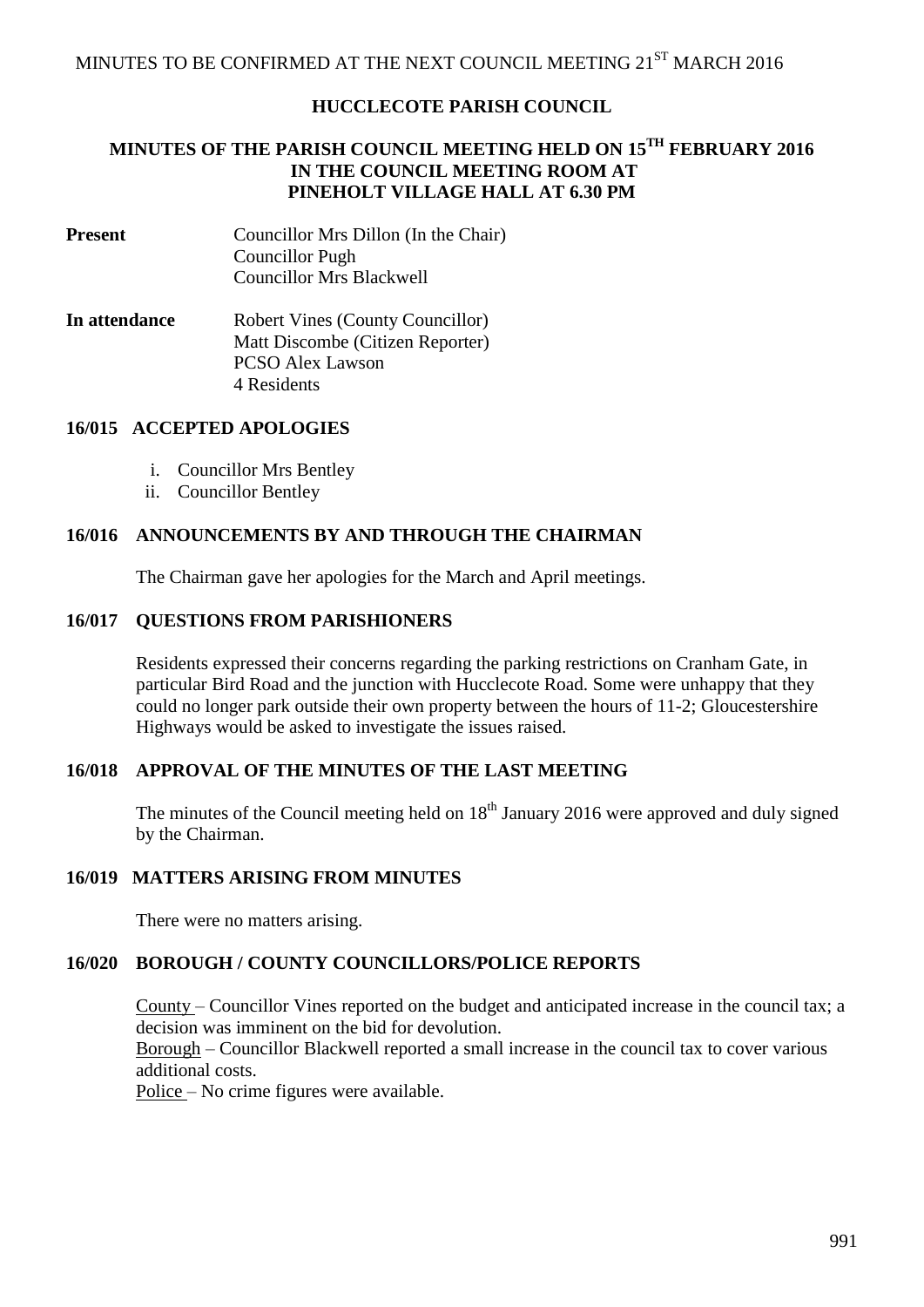### **16/021 DECLARATIONS OF INTEREST**

Councillor Mrs Blackwell declared she is a member of the Tewkesbury Borough Council planning committee; she would therefore not participate in any discussions relating to planning matters.

# **16/022 PLANNING**

#### **a) New Applications**

i. 16/00065/FUL – Stadco Takao Europe Ltd, Gloucester Business Park. Plans were circulated to members before the meeting and there were no objections raised; a response was sent to Tewkesbury Borough Council.

#### **b) Decisions**

- i. 15/01336/FUL 169 Hucclecote Road. Proposed side extension to link existing house to swimming pool. Permitted.
- ii. 15/01253/FUL 54 Sussex Gardens. Front extension for a disabled person to provide a bedroom with ensuite. Refused.

#### **c) Appeals**

Nothing to report.

#### **d) Enforcement**

Nothing to report.

#### **16/023 PARISH NEWSLETTER**

 The spring edition would be published at the end of March and members were reminded to submit their articles.

# **16/024 PINEHOLT VILLAGE HALL**

#### **a) Clerk's report**

The Clerk gave a short report giving details of her annual leave and the return of the handyman following his period of absence.

#### **b) Village Hall working party**

The working party met to complete the Tewkesbury Borough Council grant application form and it was sent to the funding officer for comment. There was still a great deal of work to be done before the application could be formally submitted including agreed planning permission, quotations and a 3 year business plan. The architect, Mr Peter Marshall, was instructed to proceed with the planning application and specification notes.

Following discussion it was proposed by Councillor Mrs Blackwell, seconded by Councillor Pugh to accept the quotation from the architect, Mr Peter Marshall, for his full service, to include schedule of works, tender action and appointment of builder, preparation of contract documents and periodic site inspections. All members voted in favour of the proposal.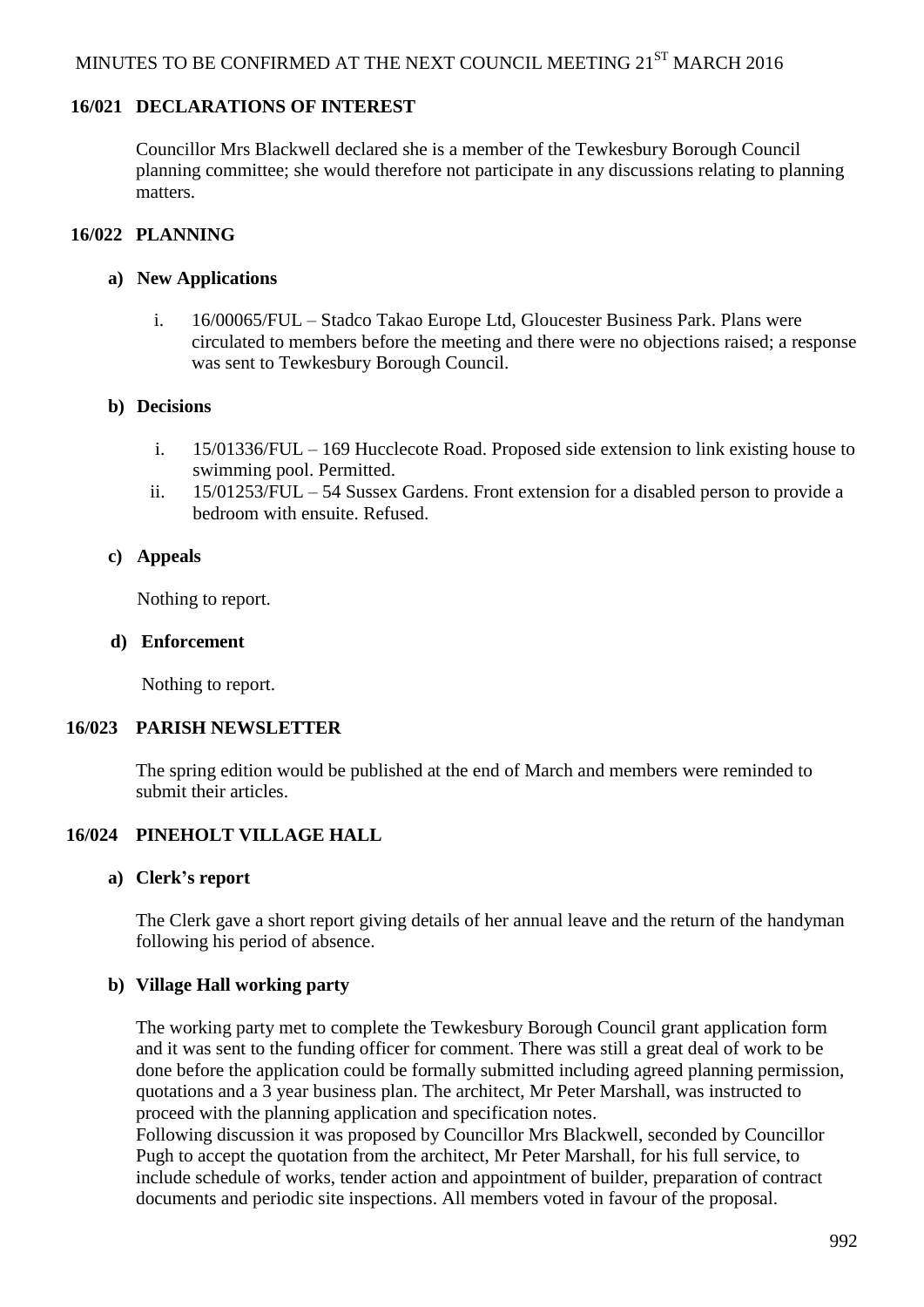# **16/025 HIGHWAYS AND TRANSPORT**

#### **a) Outstanding issues**

Nothing to report.

# **b) M5 noise**

The results of the noise survey carried out to investigate the condition of the noise barrier were still awaited from Highways England; the issue was recently highlighted on BBC West's "Inside Out" programme.

# **c) Parking consultation – waiting restriction proposals**

As discussed earlier in the meeting, concerns regarding the parking restrictions would be passed to Gloucestershire Highways for investigation.

# **16/026 PLAY AREA**

# **a) Inspection report**

Members undertook the monthly inspection of the play area; minor matters were noted including cracking of the pathway and some minor surface shrinkage.

# **16/027 FINANCE**

|       |                                             | Chq       | <b>Net</b> | <b>VAT</b> | <b>Gross</b> |
|-------|---------------------------------------------|-----------|------------|------------|--------------|
| i.    | Tewkesbury Borough Council - Planning fee   | 2184      | 195.00     | 0.00       | 195.00       |
| ii.   | Into Cleaning $Ltd$ – Cleaning              | 2185      | 120.00     | 24.00      | 144.00       |
| iii.  | Fine Turf Services of Glos - Grounds        | 2186      | 136.00     | 0.00       | 136.00       |
|       | maintenance                                 |           |            |            |              |
| iv.   | Glassfix Glazing – Call out fee and repairs | 2187      | 70.00      | 0.00       | 70.00        |
| V.    | Spot on Supplies – Cleaning materials       | 2188      | 111.25     | 22.25      | 133.50       |
| vi.   | Cleeve Fire Protection Ltd - Annual         | 2189      | 89.00      | 17.80      | 106.80       |
|       | Inspection                                  |           |            |            |              |
| vii.  | Amazon – Hoover filters                     |           | 17.98      | 0.00       | 17.98        |
| viii. | Supanet – Broadband                         | DD        | 11.66      | 2.33       | 13.99        |
| ix.   | PHS Group – Washroom services               | DD        | 45.00      | 9.00       | 54.00        |
| X.    | Severn Trent - Water rates                  | <b>DD</b> | 75.45      | 0.00       | 75.45        |
| xi.   | British Gas – Service contract              | DD        | 23.44      | 4.69       | 28.13        |
| xii.  | <b>BT</b> - Telephones                      | DD        | 122.15     | 24.43      | 146.58       |
| xiii. | $SWALEC - Gas$ supply                       | DD        | 60.00      | 0.00       | 60.00        |
| xiv.  | SWALEC – Electricity supply                 | DD        | 77.00      | 0.00       | 77.00        |
| XV.   | OCS Group – Washroom services               | DD        | 71.52      | 14.30      | 85.82        |

#### **a) Accounts for Payment**

Payment of the accounts was proposed by Councillor Pugh and seconded by Councillor Mrs Blackwell and carried.